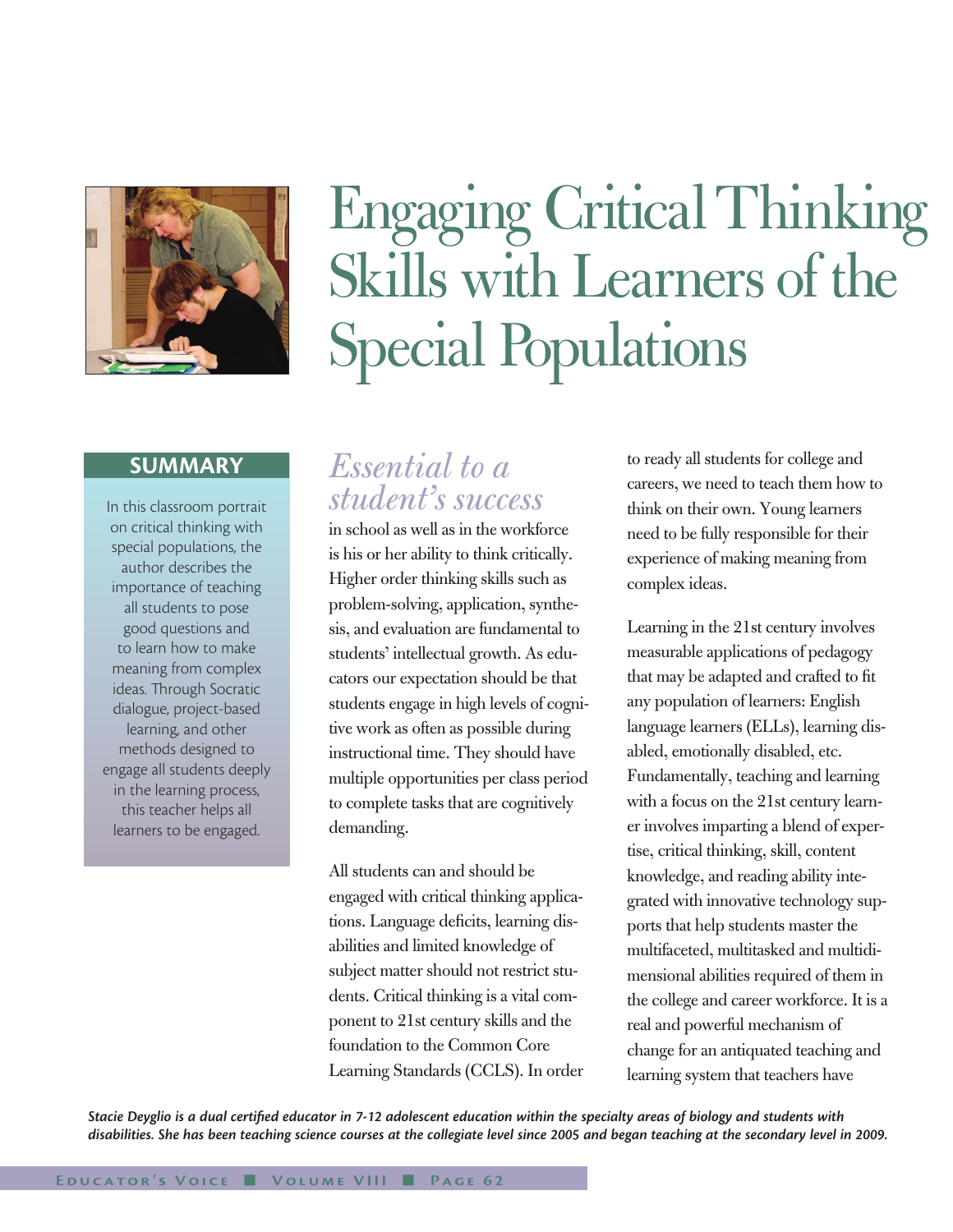### **Stacie Deyglio, Hawthorne Cedar Knolls Federation of Teachers**

relied on for decades. Twenty-first century learning involves more than integrating social "webs" and mobile digital devices. Twenty-first century learning is about moving a classroom of learners to a threshold of learning that engages students to think relevantly while learning skills that will lay a foundation for their own future, individualized paths through life.

I am responsible for six classes of mixed cognitive ability, learning and emotionally disabled high school students in a 12:1:1 ratio setting. My students range in age from 15-21 years old. Most are living in a residential setting, some travel hours by bus from their home districts. We follow the Living Environment NYSED standards implicit with CCLS for literacy in history/social studies, science and technical subjects. Within the therapeutic environment provided by the school to meet the student's emotional disabilities and learning inabilities, students are academically required to follow the same NYSED curriculum as every other student in the state of New York. As their teacher I am mandated to comply with the APPR agreements of my

district and the NYSED standards of my content area.

Engagement is the specific strategy I focus on the most in my classroom.

Engagement

may be defined as active learning that occurs when students are inquisitive, interested, and inspired by content or teacher interaction. Engagement does not include learning when students are bored, dispassionate, or disaffected. If the students are not actively engaged, then they are not actively learning. In a 40-minute period, students walk with me through a process of structured Socratic thinking that enlivens and engages the mind with scientific inquiry, relevance, and critical thinking applications. The lesson delivery corresponds to the unit scope and sequence. The level of Socratic method questioning never changes, just the content changes as we progress through the

*continued on following page*

## **Individuals with Disabilities Education Act**

The definition of emotionally disabled is a gray zone. The Individuals with Disabilities Education Act deems that for a child to be labeled with an emotional disability, the child must exhibit three characteristics:

- $\blacksquare$  An inability to learn that cannot be explained by sensory, health, or intellectual factors.
- $\blacksquare$  An inability to build interpersonal relationships with peers or teachers.
- $\blacksquare$  An emotionally disabled child will show repeated inappropriate behaviors demonstrated in normal circumstances.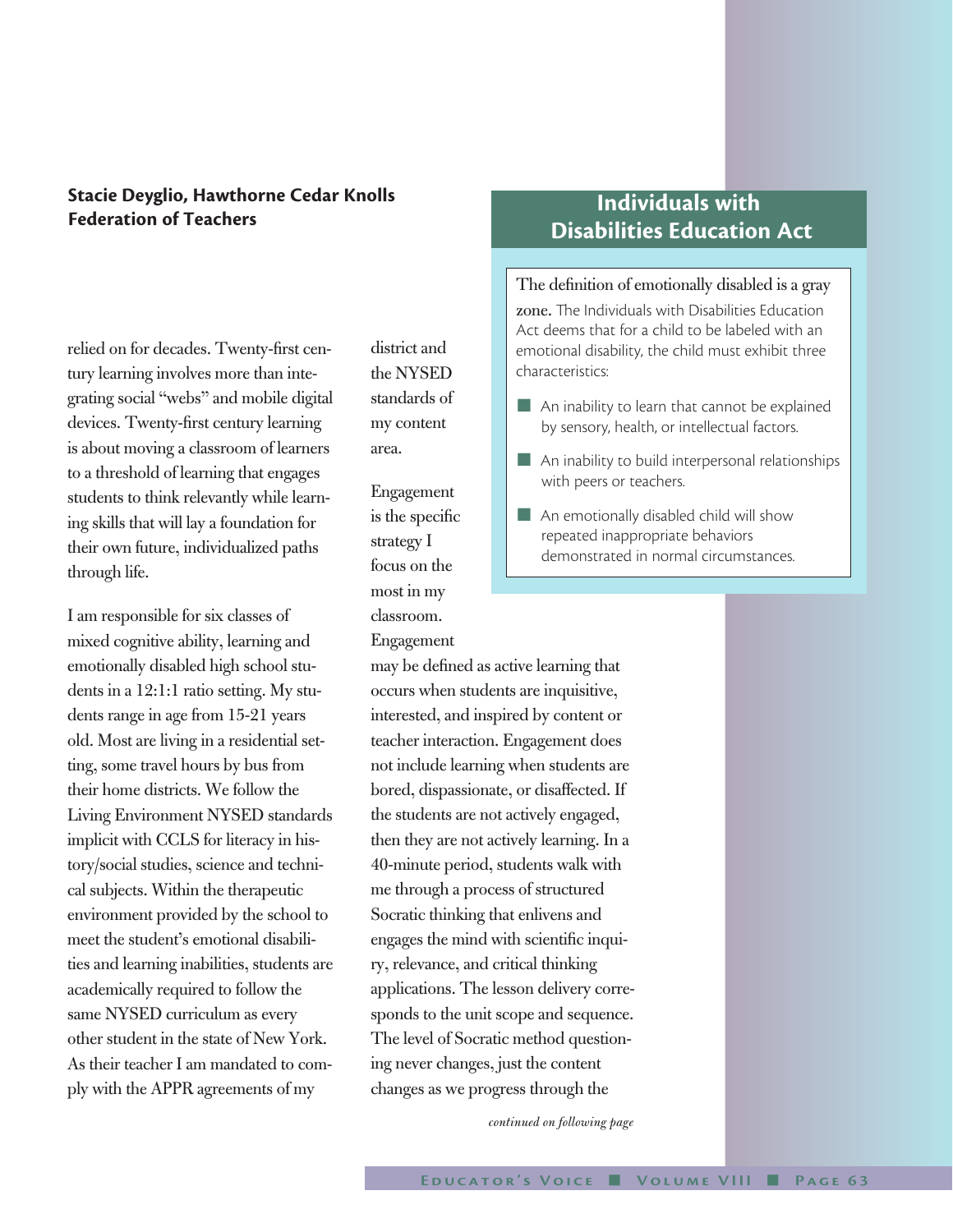# Engaging Critical Thinking Skills with Learners of the Special Populations



year. With a focus on giving students questions, not answers (Socratic teaching) I model an inquiring, probing mind by continually probing into the subject with questions. I also follow the gradual release of responsibility or the "I do, We do, You do" model as outlined by Doug Fisher and Nancy Frey (2008). This instructional model requires the teacher to transition from taking on all the responsibility for learning to a condition where the students shoulder the academic responsibility. This methodology would ultimately result in confident learners who accept responsibility for their own learning, all the while directing this learning through the cognitive process.

Students continually struggle with engagement. The generation of youngsters we are currently training are inept at sitting still and focusing for longer than 20 minutes. When students are brought in as responsible parties, they are emotionally invited to sit alongside the teacher and transfer the responsibility of learning. As opposed to sitting, listening and doing (an older, out-of-date teaching model) the gradual release of responsibility strengthens confidence within the students as a community of the classroom as well as within themselves as individuals. There are no wrong answers, only learning moments to improve upon what we already know.

A learning goal is posted on the whiteboard. The learning goal is stated at the start, the middle, and the end of each lesson. An "Aim," in the form of a question, is posted on the board. The class starts with a "Do Now," motivator that gets students focused and into the academic "realm" of learning. The "Do Now" is always a rigorous question either of my own creation or a sample Regents question which is aligned to both the learning goal and aim we are covering that day. The multiple-choice questions or the higher order short answer questions of the Regents exam are easy to write on the board quickly. A scale is posted on the board that is aligned to the learning goal achievement. Another more basic scale is posted at the top of the board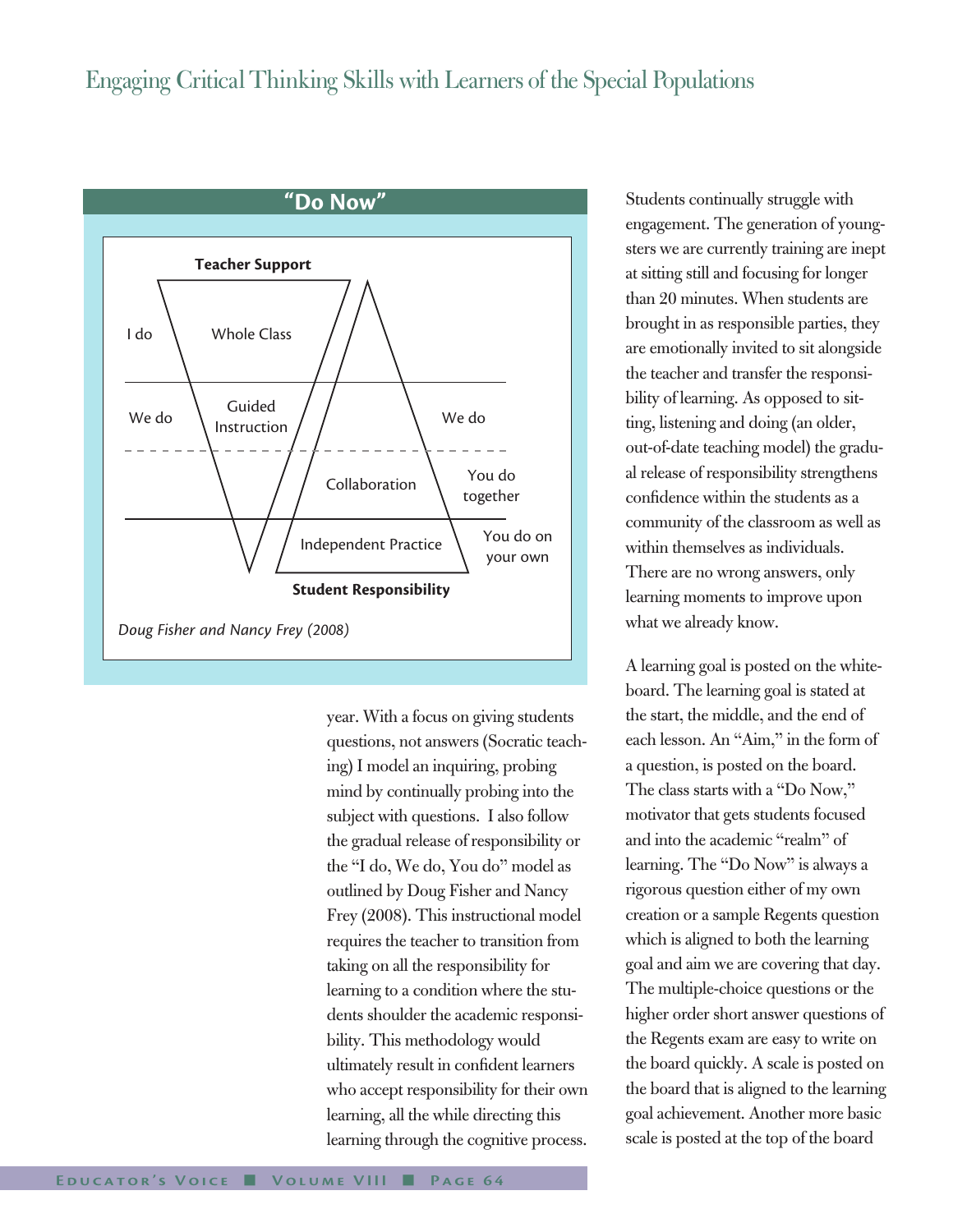and relates to the dynamic understanding of the aim, which will ebb and flow throughout the lesson. An agenda (expectations) is located at the far corner of the board, and as the students are copying the Do Now, I briefly review the agenda for the 40-minute period together, settle students, walk around continuously checking in with students, asking questions and managing the class.

Due to the nature of the special populations served in this classroom, the "Do Now" is embedded with an incentive in which students earn tickets for participation and correct responses. The incentive attached to their ticket is an engaging reward that motivates students to buy into the knowledge I am selling. An engaging reward includes a tangible such as a bottle of favorite lotion, an iPod charger, fruit, or other such item. The reward items are celebrated as a whole class, so that there is active buy in and engagement from the level of the teacher, teacher's aide and the students.

After the "Do Now," we move into the mini lesson. This can be a 7-10 minute teacher-driven, structured Socratic method content lecture relating to the aim and learning goal. This can look something like the following: I would start the lesson by saying "The learning goal states students will be able to identify the steps of the scientific method. Who in here has ever heard of the

scientific method? Tell me what you know about it." Students respond with random words — "Oh, hypothesis Miss ... that's part of the scientific method" or they would

say, "This means you have to make an observation and then test it, right?" Or they would say, "There's like some steps to this Miss, but I don't remember what these are." This will usually include a "leapfrog" event of the conscious minds involved in a classroom discussion. The students with lower confidence mutter to themselves or to the person next to them. The students with higher confidence raise hands or blurt out answers and identify rationale for role-modeling moments. The teacher celebrates every answer provided by a student. Celebrated responses from the teacher involve smiles, congratulatory remarks, high fives, hand pounds, hopping up and down and saying how proud I am of their attempt. This builds student confidence and ropes them into the content I am driving in the lesson. Now they want to learn more. They want to know about the scientific method because I (as the teacher) value what they know already and I want to see them succeed with this content. I want to see them know the steps to the scientific method and I want to see them *continued on following page*

## **Socratic teaching method**

Socratic method teaching is an "in the moment" series of content-driven questions that are broken down into "digestible bites" for students to percolate over in their minds and then respond to verbally.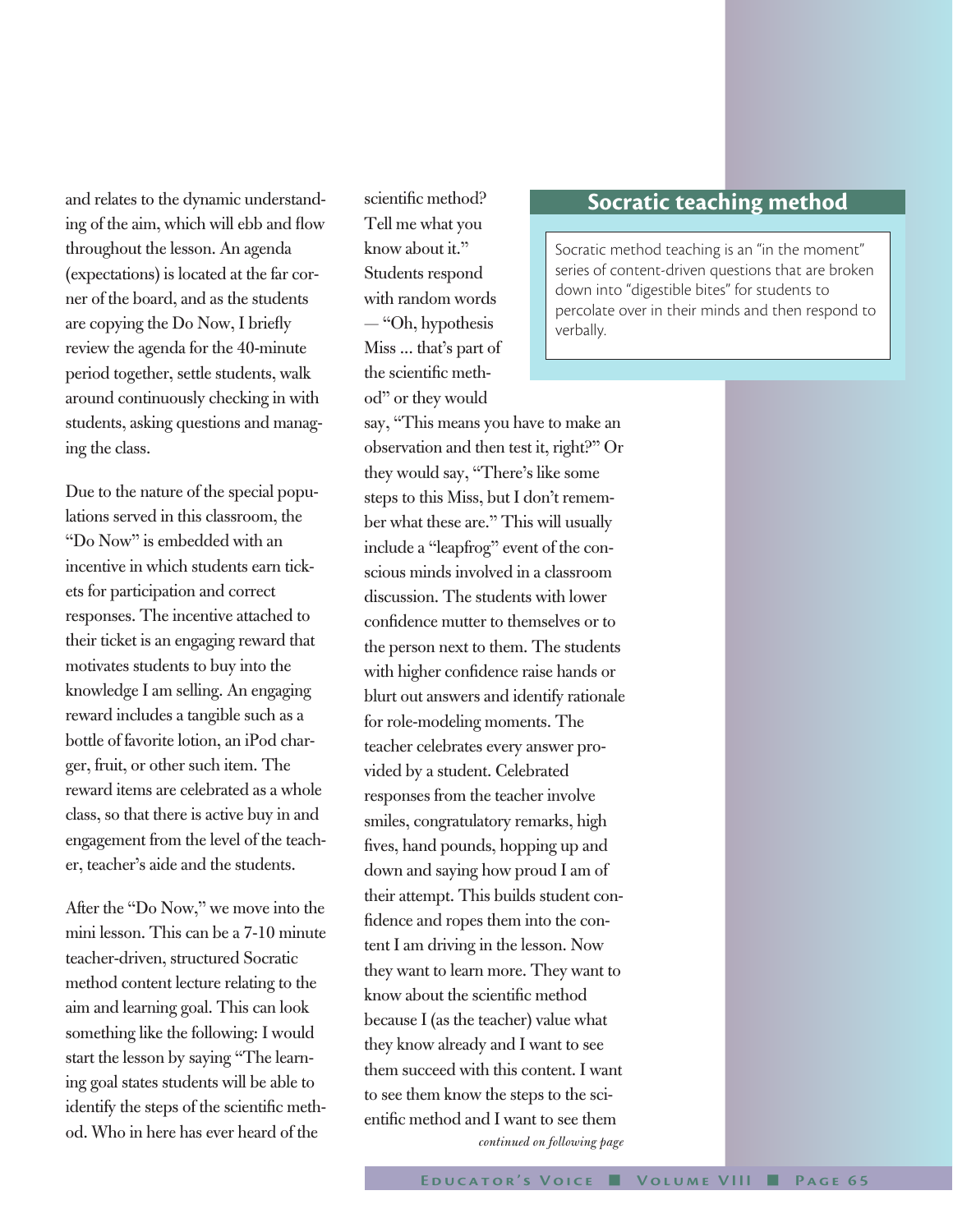All students can and should be engaged with critical thinking applications. Language deficits, learning disabilities and limited knowledge of subject matter should not restrict students.

apply these steps to a real-life situation they should be familiar with. Next we move on to the mini-lesson and students are engaged to copy notes verbally or verbatim from a PowerPoint presentation and/or whiteboard. Then we move into a literacy-based task that involves whole group participation. This could be in the form of questions; a picture, figure or diagram; WISE or Web-based science inquiry; projectbased work; a video, handout or actual projects or assignments; or other form of whole class task designed to incorporate every student's participation and buy-in. This "We Do" aspect of the lesson takes anywhere from 10–15 minutes.

The class then transitions to independent structured work in the last 10–15 minutes of class. In this, the "You Do" aspect, the students are provided with a more rigorous academic task that includes critical thinking, relevant questions that are either modified or direct copies of past Regents exam questions. The "You Do" task could be a literacy requirement based on the students' interpretations of the minilesson. This would include a summary, an explanation of the ideas discussed in class, a picture/drawing (that is labeled and briefly explained), a list, or sometimes any interpretation of the lesson derived by the students. For example, every Friday we complete a science journal entry. In one lesson, we explored the difference between

organic and conventional foods. Students were shown an experiment performed by a third-grader on YouTube. In this experiment, the student grew potatoes of different varieties including organic from the supermarket, organic from a farmer's market and conventional from the supermarket. She grew the potatoes in water, qualifying how much potato eye growth was apparent after the potato spent a discreet amount of time in tap water. Students were required to answer the following questions about the video: How does exposure to certain chemicals alter a living organism? Which potato do you believe would be the healthiest to eat as a part of a regular diet? Describe the potato you would eat and explain why you chose it.

Students were given time to answer the questions and we reviewed these answers as a class. Then students were directed to write a summary of the video in their journals, on their own (individual work).

In another example, we watched a video or as a whole class read aloud a science article adapted from *Newsela*. The students were required to answer three questions about the article/video as a whole group. I wrote the answers on the board synthesized from the whole group discussion. Students then copied the responses into their journal notebooks. As their individual work for this assignment, students were required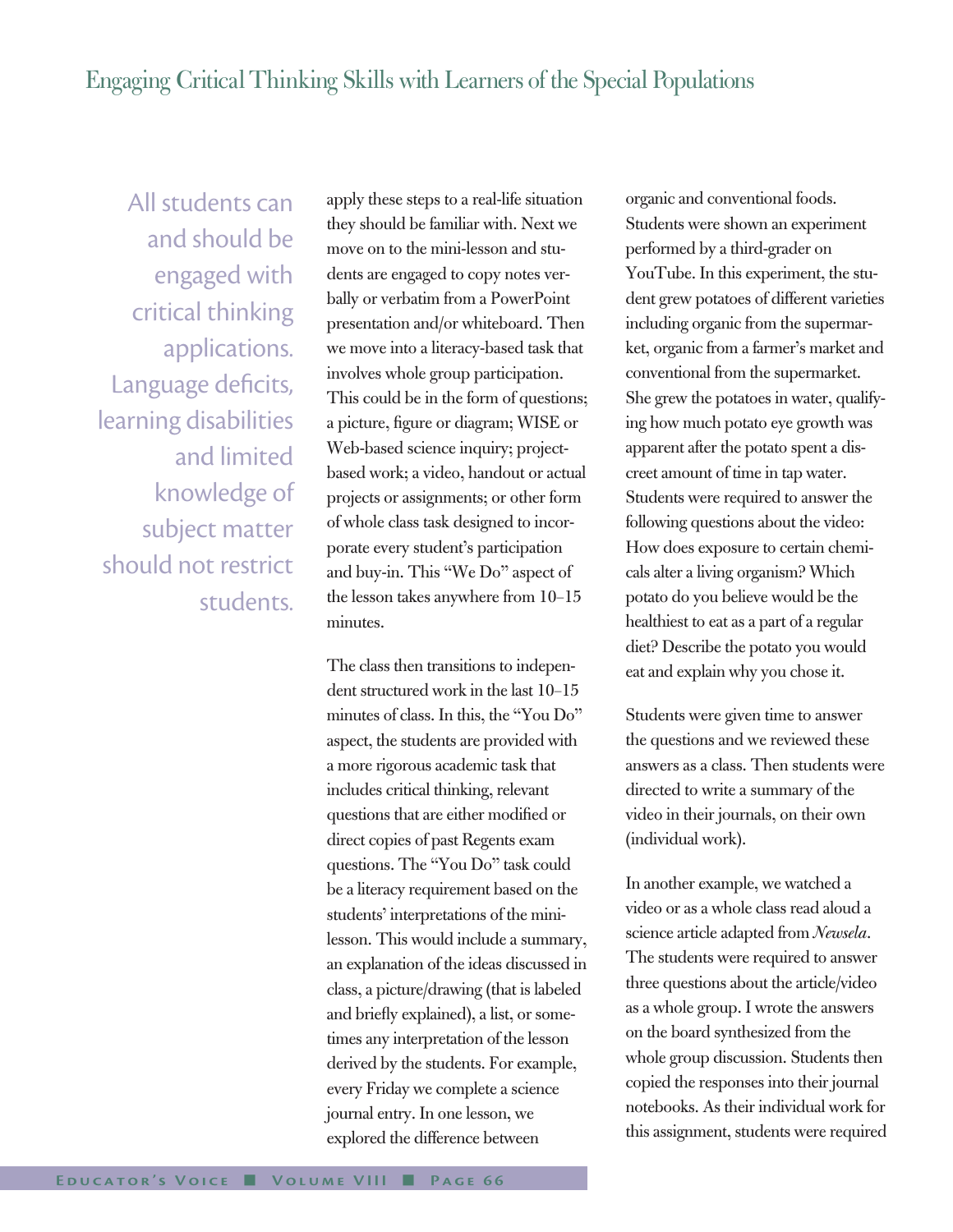to write a brief summary of the article/ journal of five to seven sentences in their own words. The class would then end with students engaging in a round robin or teacher-driven probe for students to directly answer the aim. Students were provided incentive tickets throughout the 40-minute lesson for participating, peer support, positive behavior, transitioning from one task to the next, and task completion (Education, A., 2014).

Teaching critical thinking skills to the special needs populations requires educators to be flexible, to experiment, to have consistent patience, to employ academic rigor, to use evidence-based evaluation, and to be mindful of educating the whole child. It is a multifactorial approach that may yield strong results bridging the accountability gap and better preparing students for life outside of compulsory education.

Thinking is driven not by answers but by questions. When engaging a classroom with Socratic questioning it is important that:

- the discussion stays focused;
- $\blacksquare$  the discussion remains stimulating with probing questions from the teacher;
- $\blacksquare$  the discussion is intellectually responsible (for all learners involved, including the teacher);
- $\blacksquare$  a student, group of students, or teacher summarizes what has or has not been discussed and/or resolved (this can also include a student recorder or teaching assistant acting as a recorder of important points); and
- $\blacksquare$  as many students as possible are engaged in the discussion.

Questioning is the heart of critical thinking. Questions include any degree of ordered thinking that can elicit a response from a student. Openended questions are the best — this includes using "how-based" questions like "How did the scientific method become organized in steps?" as opposed to close-ended questions such as "What are the steps to the scientific method?" Open-ended questions cause the "wheels of cognition" in the mind to start to whirl and think. With this, students are engaged and are able to elicit responses that are intelligent and content-driven. In order to create an environment where engagement and intellectual curiosity exists, questions are essential. During the mini lesson, students are not sitting idle as the teacher drills knowledge in a lecture format. Instead the lecture integrates a flow of questions throughout. It is rare for students in my class not to be prodded with a question for more than 30-60 seconds at a time throughout the mini lesson. Incorrect *continued on following page*

questions cause the "wheels of the mind to start to whirl and think. ... In order to create an environment where engagement and intellectual essential.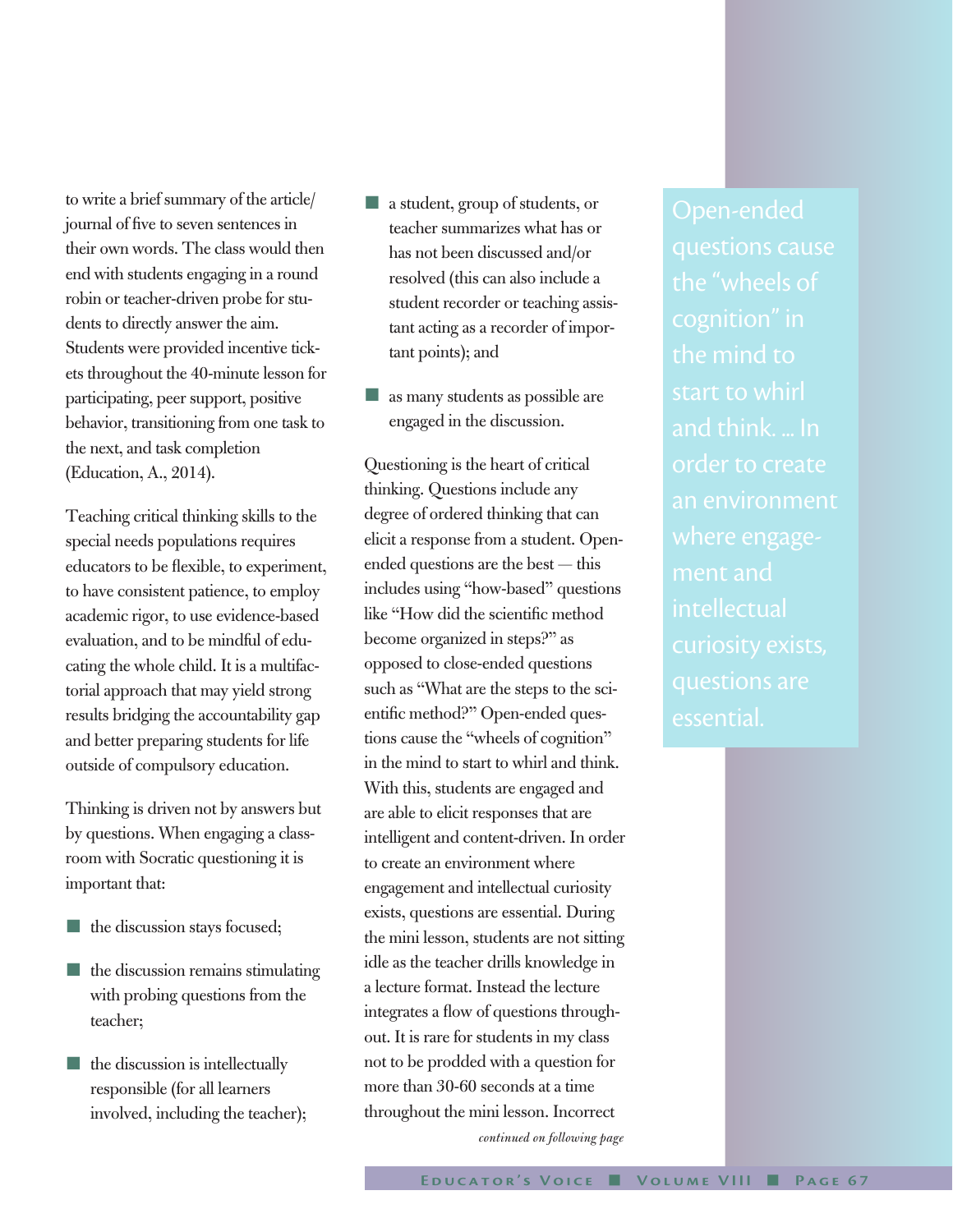answers are probed; other students are invited to assist or help out fellow classmates in answering questions and furthering the discussion. Successful answers are celebrated by the teacher's congratulatory verbal cues. Peers supporting one another to assist and answer questions together are celebrated, as well. It is important for me to impart upon my students the skill of asking questions in order for them to achieve the goal of thinking like a scientist. It is the process of generating new knowledge and using prior knowledge to back up, confirm or refute ideas that lead to new understanding (Community, T., 2014).

Students of special needs populations, specifically at-risk students who come from low income, non-English speaking households, have a decreased awareness of the appropriate skills that make them confident, secure learners. It is vital and necessary to embed within the lesson frame a structured flow of engaging (and therefore rewarding) experiences where the students are able to freely express prior knowledge, as well as assimilate the new knowledge the teacher is driving the lesson with.

For any population of students (general education, English language learners, **but especially with the special populations**) it is important to choose content aligned to the standards that students will actively participate in,

including the use of Smart Board activities, videos and web-based science inquiries. This is key to the "buy-in" factor of the content knowledge being "sold" to students. It's important to choose topics current in the news that associate to the student's lives and that are relevant and significant to students, for example: A compression fracture that occurred on the court of a wellwatched popular NBA game was a big hit to spur a discussion of the skeletal system in my classroom. Choosing topics to discuss that students can relate to gets students talking and engaged in the process of learning.

As the teacher, I spend a majority of prep time finding rich sources (videos, photos, art, interactive Smart Board games, web-based inquiries, live manipulatives, i.e., insects, physical objects to hold and work with) that connect to pressing, relevant content, which will fuel the discussions after the mini lesson. I follow up with a strong collection of questions that range from factual to analytical to connective to solution-based problem-solving. Here's an example: I had taken a class of very homogenously low-skilled students through a lesson of genetic variation. In doing so, I used a Living Environment Regents short answer question series relating to the common weed, the dandelion. The question set involved a short reading passage about a new variation of dandelion that showed up in a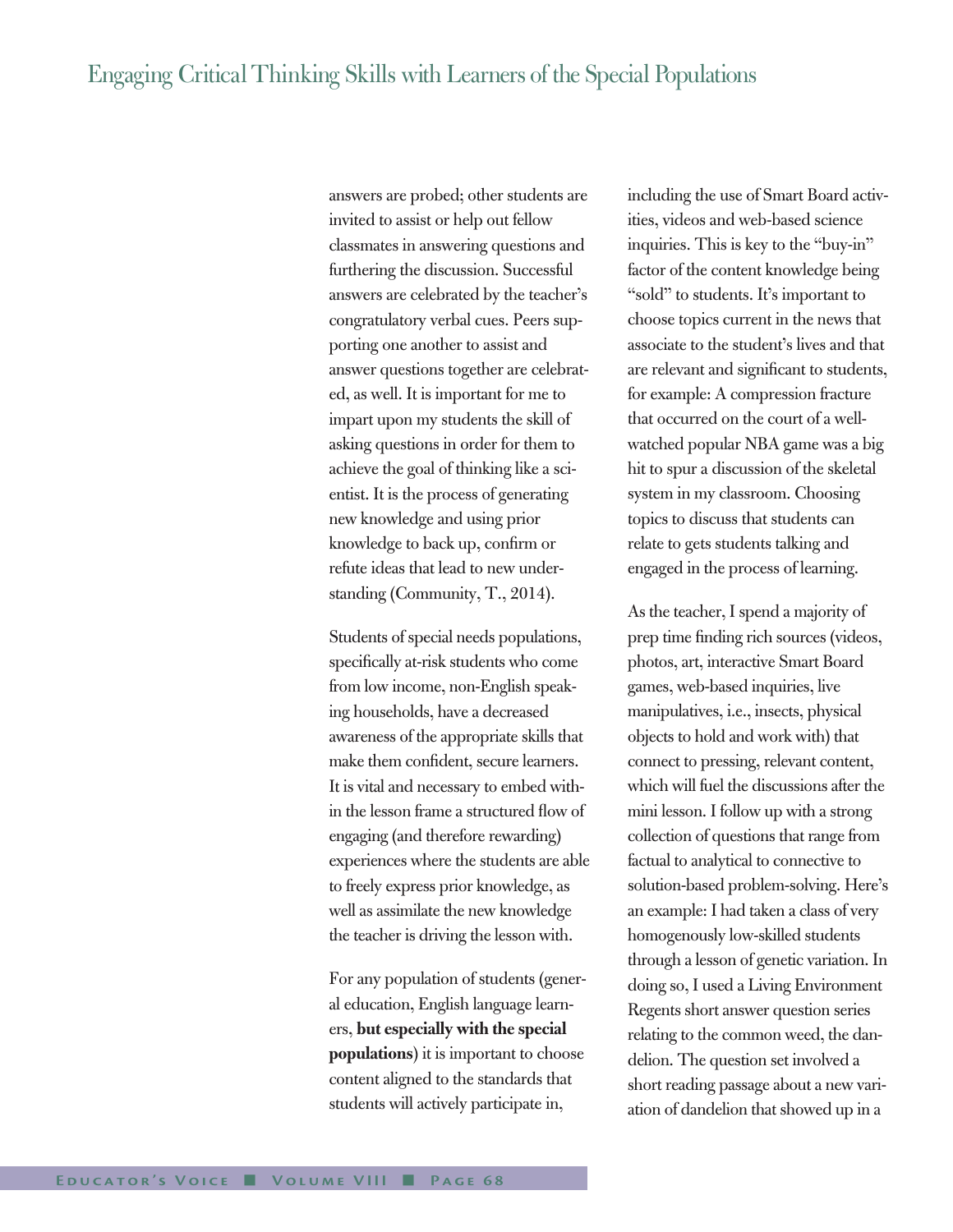science teacher's lawn. The new variation of weed was genetically short in stature and as a result, bypassed the lawn mower blades every time the teacher went to mow her lawn. The discussion was peppered with Smart Board pictures of dandelions and people mowing their lawns. In this lesson, the students became the active teachers and asked me questions and shared personal stories about dandelions, genetics, sexual reproduction, variation, etc. A fantastic discussion ensued. After the class was over, multiple students came back from lunch bringing me yellow dandelion bunches, flowers and stalks!

As part of maintaining the active discussion, the teacher should involve differing perspectives of the discussion, to a certain degree. This involves playing the role of "devil's advocate" by bringing up opposing views to dynamic situations. This is easy to accomplish in science, as there are many current, relevant and weighty situations students should be exposed to and on which they should formulate solutions or opinions. This can include the topics of stem-cell research, human impact on the environment, global warming, fracking vs. nuclear energy use, etc. It is important to give students controversial topics and let them hash it out. First and foremost it should be established that respect for one another must be

upheld at all times. It is acceptable for the individuals in the group to "agree to disagree." This can be established by setting clear rules for voicing different perspectives. These rules must be founded in objectivity, such as finding a flaw in the evidence or the reasoning, not a flaw perceived to be based on subjective personal opinions. Then students can be taken through a short discussion from which they will need to compute (think) the thoughts, information and viewpoints spoken about, and transform these into a CCLS literacy-based assignment or individual task for the "We Do" and/or "I Do" aspect of the lesson.

To initiate the critical thinking process it is best to start with a prompt. Provocative questions are best to build arguments around. For the case of the dandelion example, the question of "How does genetic variation of an organism impact humans?" was the provocative insightful question (aim) that correlated to an insightful, thought-provoking and critically applicable lesson.

With the special populations it is important to identify ambiguous or subjective terms. In my classroom, students can identify with urban terms for human body parts/organs as opposed to the appropriate acceptable common knowledge terms we may use in daily conversation. Not every student enters

*continued on following page*

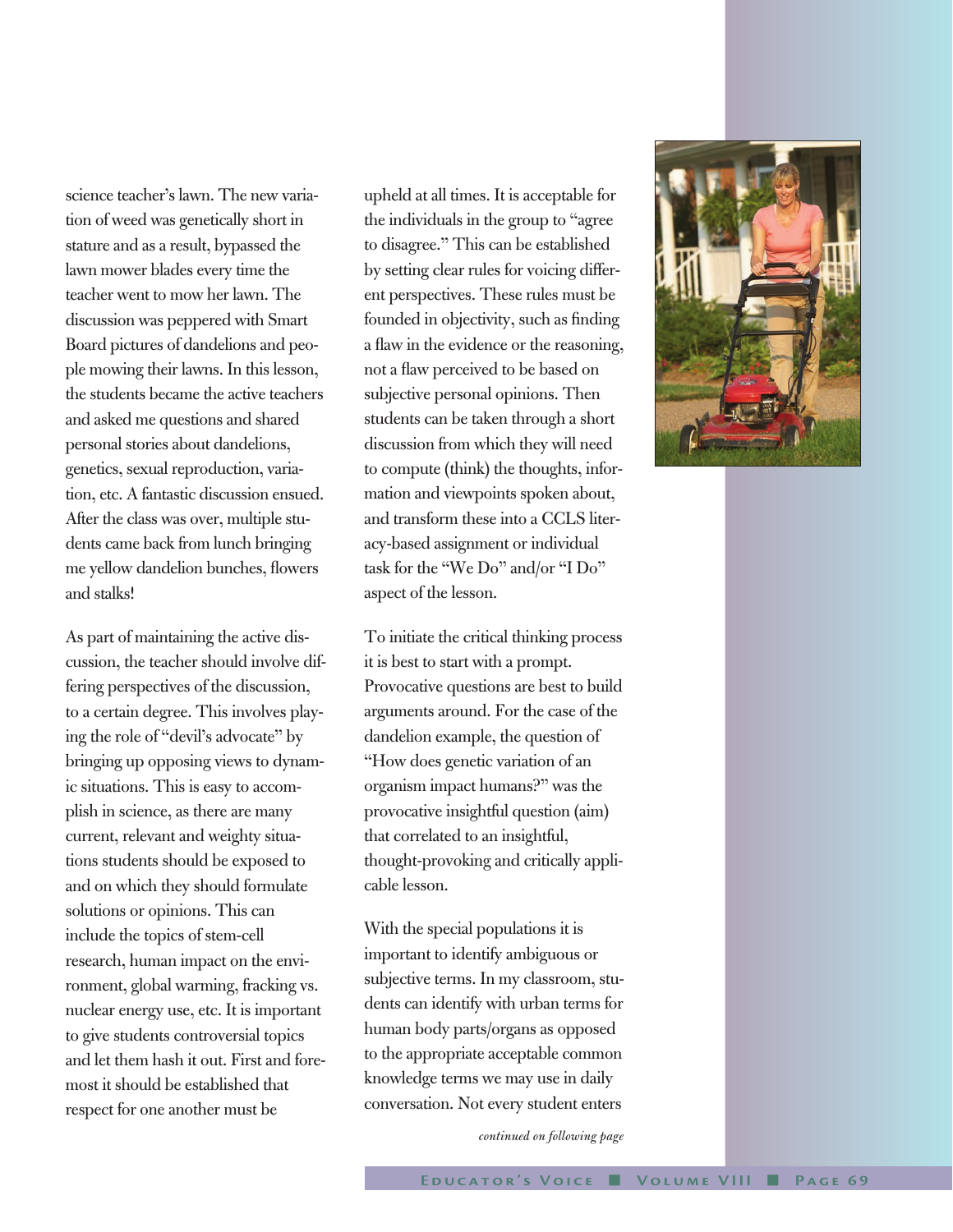Students have the right to think out their ideas — out loud — in the presence of the teacher and fellow peers. Classmates offer support and we arrive at the answer together — there are no right answers; all answers are a way of contributing to the class.

the classroom with the same amount or type of prior content knowledge. It is important to elicit responses from students. This may take patience on the part of the teacher to hold the class to the probe and wait for a student to come up with a response. All students have exposure to science knowledge through prior instruction, television shows, video games, etc., so it is appropriate for them to share these responses during instructional time. It is crucial for the educator to remain open and flexible with the discussion and amount of knowledge being discussed. I always have, in my back pocket, the highest achievement skill for each student. I have learned it is more important to work flexibly with students, to support their academic strengths while generously and tenderly working to improve their weaknesses (specifically with literacy-based skills).

Not every student is able to clarify and define common knowledge terms but every single student has the right to be able to do so. So in this manner it is important to act as a patient "guide on the side" to support lower skilled student ability in unpacking content, terms and applicable skills. The outdated emphasis on students getting the "right answer" every time is a model that discourages critical thinking and turns off the learning process.

Students have the right to think out their ideas — out loud — in the presence of the teacher and fellow peers. Classmates offer support and we arrive at the answer together, in most cases. I tell my students there are no right answers; all answers are a way of contributing to the class as a whole, absorbing the knowledge that is being "led" or driven by the teacher, who should be the highly qualified content authority.

According to the Individuals With Disabilities Education Act (IDEA) students with disabilities are required to have an Individualized Education Program. IEPs identify measurable education goals that reflect student skills and degree of academic capability. IEPs also include important life skills such as social and emotional skills, and self-efficacy skills that are not addressed by the Common Core (Samuels, 2013).

To assess whether students are learning to think critically, the teacher needs a window into their thought processes. In order to do this the teacher needs to establish a method of individualized recording, assessing and evaluating the constant stream of data generated by students through the classroom period. Teachers must challenge students to communicate back to them, utilizing integrative and creative methods of communicating authentic results. Essays, summaries,